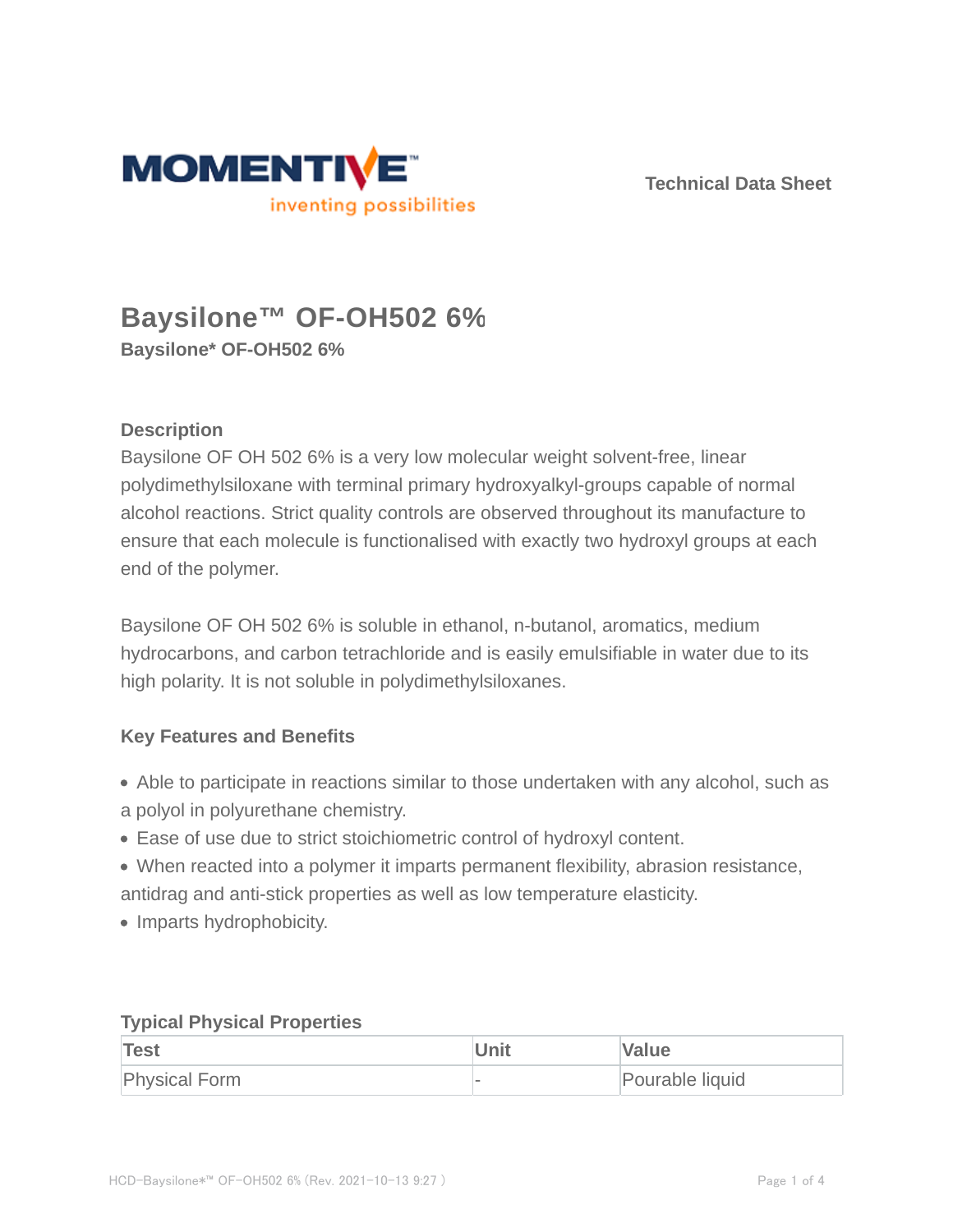| <b>OH-groups</b>                   | Weight-%     |      |
|------------------------------------|--------------|------|
| <b>Flash Point</b>                 |              | ~58  |
| Kin. - Viscosity at $25^{\circ}$ C | $mm2$ -S-1   | 35   |
| Specific Gravity at $25^{\circ}$ C | $q$ -cm- $3$ | 0.98 |

Table 1: Typical product data values should not be used as specification. Assistance and specifications are available from Momentive Performance Materials.

# **Potential Applications**

Baysilone OF OH 502 6% silicone contains terminal hydroxyalkyl (-CH2-OH) groups. In contrast to the silanol (-Si-OH) terminated dimethyl-silicones of the Baysilone T fluid series, Baysilone OF OH 502 6% is able to form non-hydrolysable ether bonds. Therefore, it can be chemically bonded into systems that are reactive towards alcohols, like polyurethane fabric and leather coatings imparting durable silicone properties without creep and migration.

In case a higher molecular weight version is required, we recommend Baysilone OF OH 502 3%.

# **Packaging**

Baysilone OF OH 502 6% is available in This product is available in 50kg pails and 184 kg drums.

# **Patent Status**

Standard copy to come

# **Product Safety, Handling and Storage**

Standard copy to come

# **Limitations**

Standard copy to come

### **Availability**

Products may be ordered from Momentive Performance Materials, the Momentive Performance Materials Sales office nearest you or where appropriate, an authorized Momentive Performance Materials product distributor. Contact information is supplied on the last page of this datasheet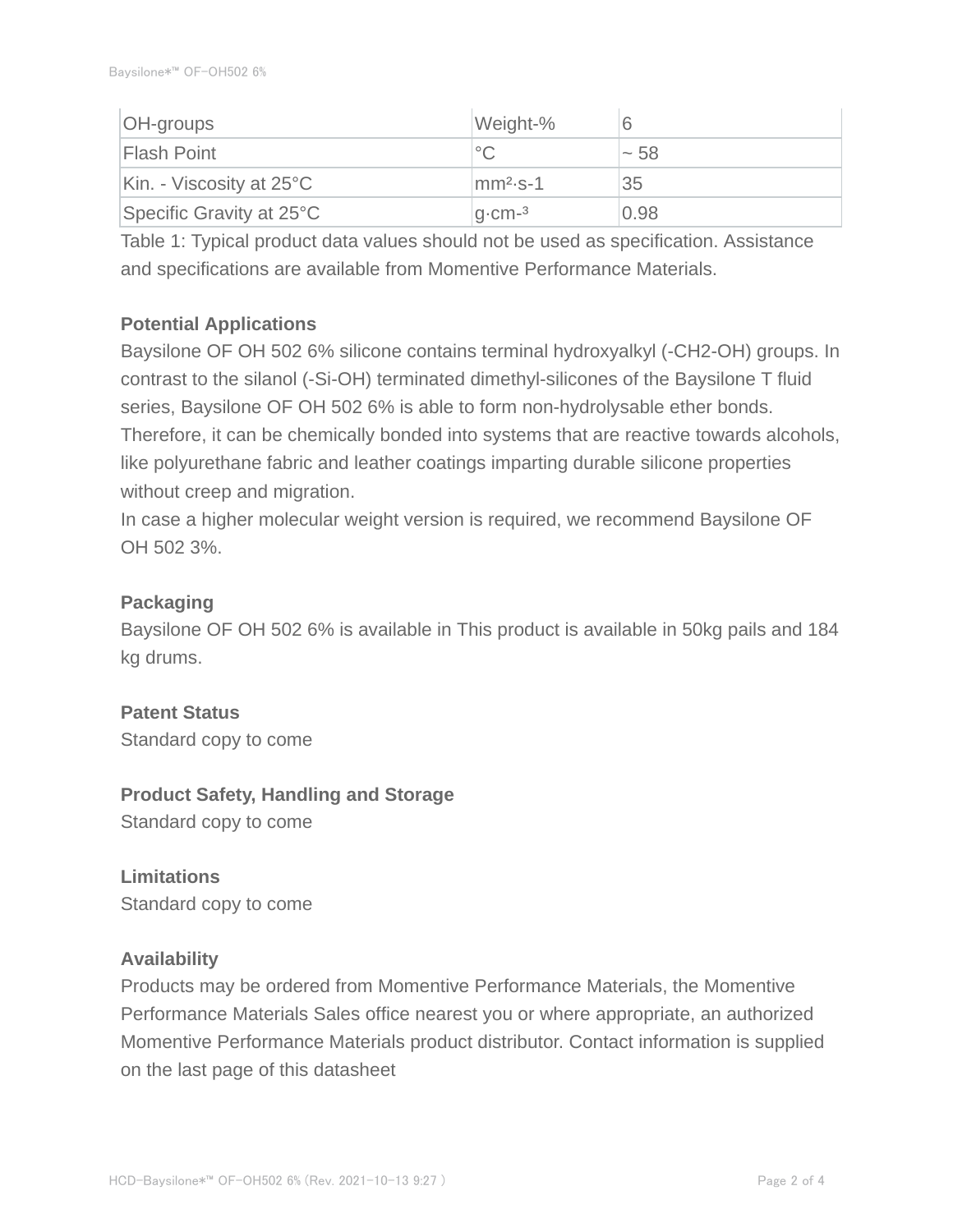#### **Contact Information**

Email

commercial.services@momentive.com

#### **Telephone**

| <b>Latin America</b> | <b>EMEAI- Europe, Middle</b><br>East, Africa & India | <b>ASIA PACIFIC</b> |
|----------------------|------------------------------------------------------|---------------------|
| <b>Brazil</b>        | <b>Europe</b>                                        | <b>China</b>        |
| +55 11 4534 9650     | +390510924300                                        | 800 820 0202        |
| Direct Number        | Direct number                                        | Toll free           |
|                      |                                                      | +86 21 3860 4892    |
|                      |                                                      | Direct number       |
| <b>Mexico</b>        | India, Middle East &                                 | Japan               |
| +52 55 2169 7670     | <b>Africa</b>                                        | +81 3 5544 3111     |
| <b>Direct Number</b> | + 91 44 71212207                                     | Direct number       |
|                      | Direct number*                                       |                     |
|                      | *All Middle Eastern                                  | <b>Korea</b>        |
|                      | countries, Africa, India,                            | +82 2 6201 4600     |
|                      |                                                      |                     |

For literature and technical assistance, visit our website at: www.momentive.com

### **DISCLAIMER:**

**THE MATERIALS, PRODUCTS AND SERVICES OF MOMENTIVE PERFORMANCE MATERIALS INC. AND ITS SUBSIDIARIES AND AFFILIATES (COLLECTIVELY "SUPPLIER"), ARE SOLD SUBJECT TO SUPPLIER'S STANDARD CONDITIONS OF SALE, WHICH ARE INCLUDED IN THE APPLICABLE DISTRIBUTOR OR OTHER SALES AGREEMENT, PRINTED ON THE BACK OF ORDER ACKNOWLEDGMENTS AND INVOICES, AND AVAILABLE UPON REQUEST. ALTHOUGH ANY INFORMATION, RECOMMENDATIONS, OR ADVICE CONTAINED HEREIN IS GIVEN IN GOOD FAITH, SUPPLIER MAKES NO WARRANTY OR GUARANTEE, EXPRESS OR IMPLIED, (i) THAT THE RESULTS DESCRIBED HEREIN WILL BE OBTAINED UNDER END-USE CONDITIONS, OR (ii) AS TO THE EFFECTIVENESS OR SAFETY OF ANY DESIGN INCORPORATING ITS**